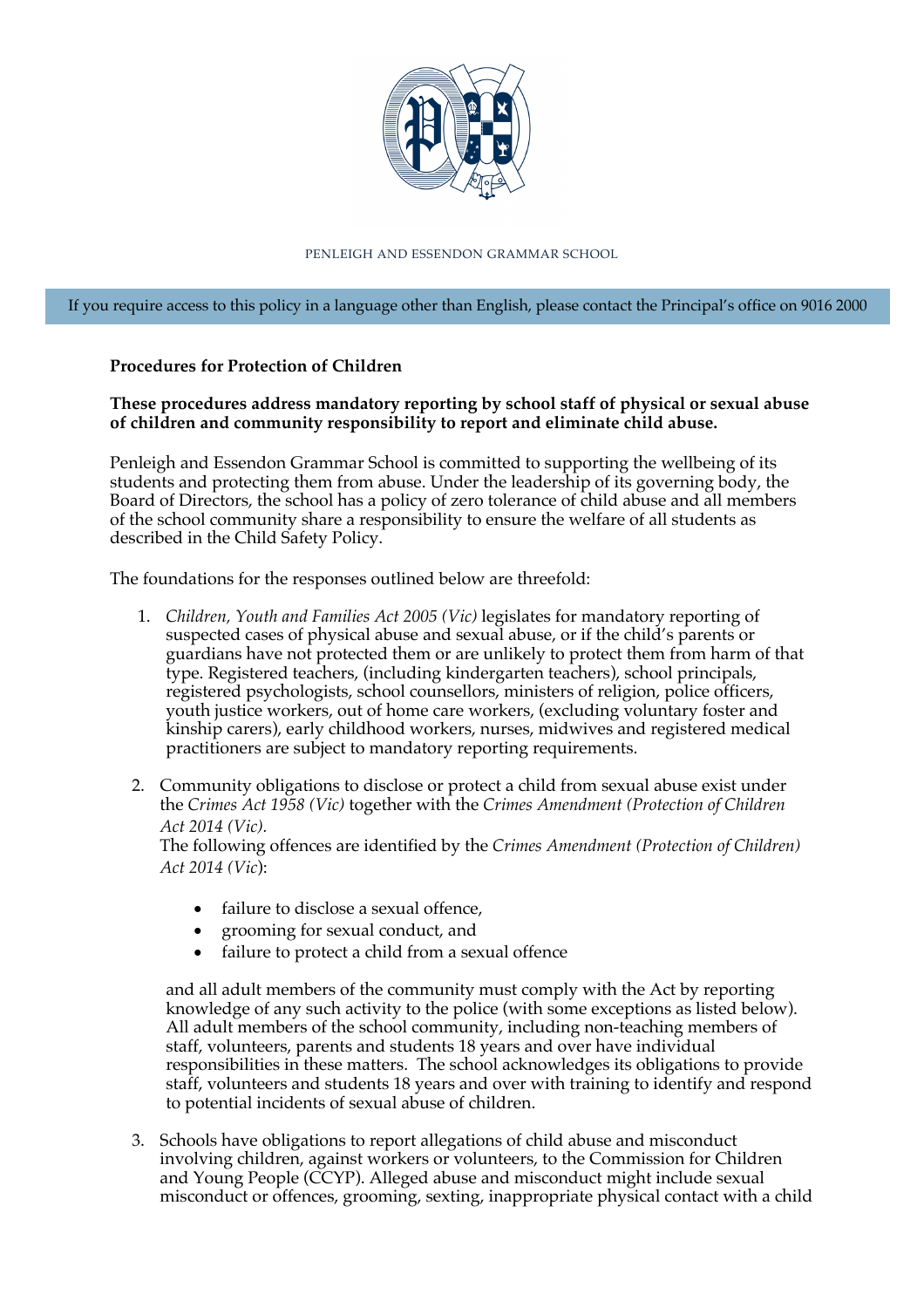or other conduct that crosses professional boundaries concerning children. (Refer to Appendix 1- Definitions.)

These procedures should be read in conjunction with the **Child Safety Policy, the Policy for Positive Interactions of Staff and Students** and the **Code of Conduct** for Staff, Volunteers and Others Interacting with Students. These documents refer to the professional conduct of all school personnel; measures for the employment and supervision of school staff in all child-connected work together with procedures for responding to and reporting allegations of suspected child abuse; identifying and reducing or removing risks of child abuse; supporting staff, parents and students to understand, identify and report child safety matters related to the school environment; and fostering child empowerment and participation in the promotion of child safety within the school environment with reference to *Ministerial Order No 1359 – Implementing the Child Safety Standards- Managing the risk of child abuse in schools and school boarding houses* and the reportable conduct scheme administered by the CCYP*.*

Our Privacy Policy sets out the manner in which we collect, use, disclose and manage personal information and should be consulted with reference to the requirements set out below.

#### **Reporting by students of suspected child abuse**

**Any student who has experienced physical or sexual abuse or suspects that another student has been the subject of abuse is instructed to immediately report this information to their Head of Section, another teacher or school counsellor who will take action to protect the victim, remove the actual or potential threat and report the incident to the appropriate authorities.** 

The remainder of this document describes procedures to be taken by adults, including students 18 years and over, in response to suspected child abuse.

## **Part A: Mandatory reporting by teachers and other mandated professionals**

A requirement of the *Children, Youth and Families Act 2005 (Vic)* is that mandated professionals must make a report to Department of Families, Fairness and Housing (DFFH) Child Protection as soon as practicable after forming a belief on reasonable grounds that a child is in need of protection from physical injury or sexual abuse. A report should be made on any further occasion on which they become aware of any further reasonable grounds for the belief. To report concerns about the immediate safety of a child outside of normal business hours contact the After Hours Child Protection Emergency Service on 123 12 78. Life threatening concerns for a child should be made to Victoria Police: 000.

For the purpose of the relevant parts of the *Children, Youth and Families Act 2005 (Vic),* a child is any person under the age of 17 unless they are subject to a child protection order or interim order granted by the Children's Court of Victoria Family Division that continues in force until they turn 18 years of age.

The school assists its staff in meeting its obligations under the mandatory reporting of child abuse legislation, *Children, Youth and Families Act 2005 (Vic)* in the following procedures.

In addition, obligations under the Crimes Act 1958 (Vic) require that information concerning a suspected sexual offence of a child under the age of 16 years must be made to Victoria Police as soon as practicable unless the person has a reasonable excuse for not doing so. (Refer to Part B: Community obligations to disclose a sexual offence and protect children.)

#### *1. When a reasonable belief that a child is at risk is formed*

A reasonable belief that a child has experienced or is at risk of significant harm is formed if a reasonable person, doing the same work, would form the same belief on those grounds,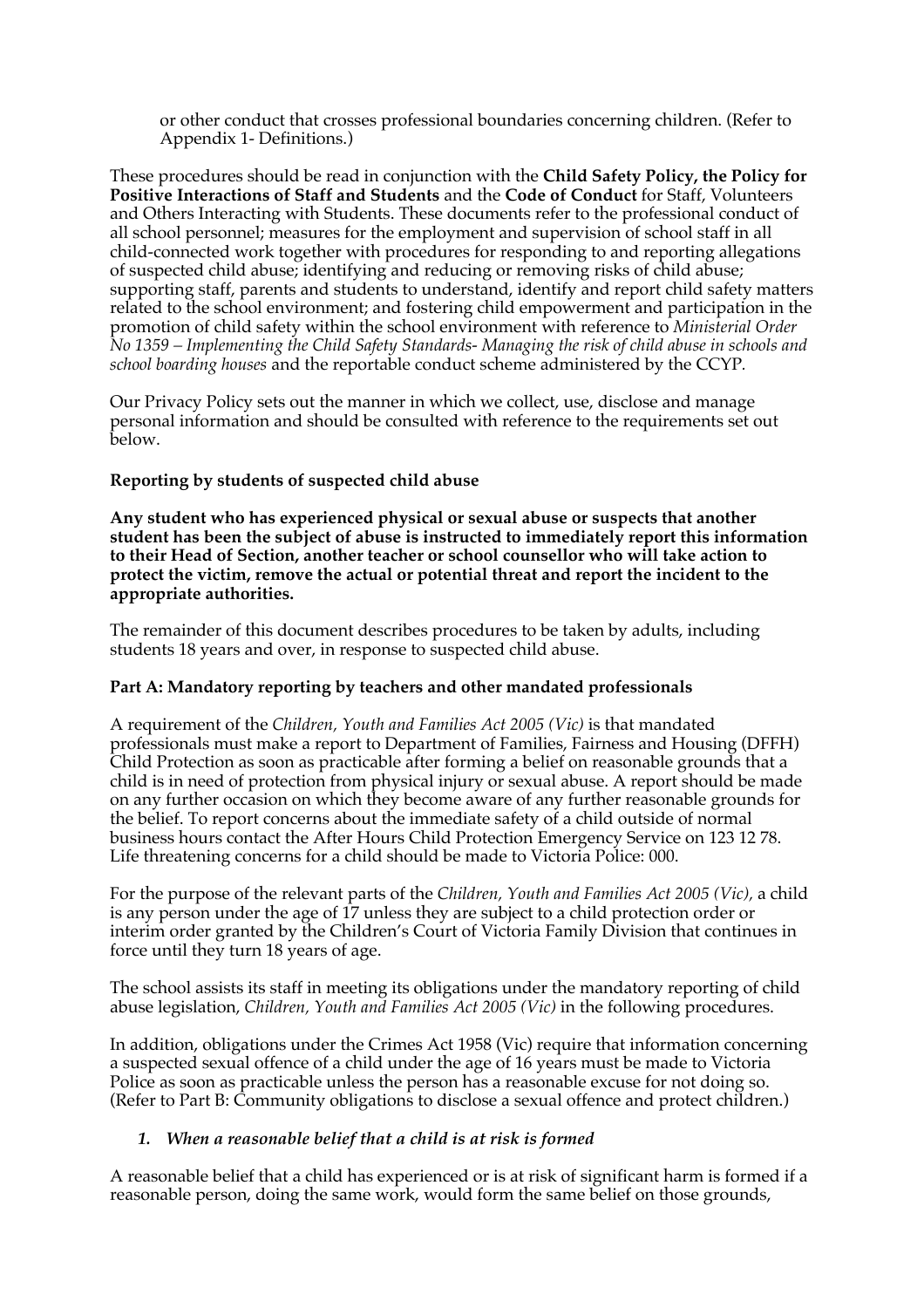based on the same information. Reporters are not expected to have evidence or to be certain. Child Protection is responsible for assessing reports and deciding how to respond.

A reasonable belief that a child is in need of protection is likely formed in circumstances where:

- a child states that they have been physically or sexually abused
- a child states that they know someone who has been physically or sexually abused (sometimes the child may be talking about themselves)
- someone who knows a child states that the child has been physically or sexually abused
- professional observations of the child's physical condition or behaviours or development lead a professional to form a belief that the child has been physically or sexually abused
- signs of physical or sexual abuse leads to a belief that the child has been physically or sexually abused
- other circumstances lead to the suspicion that a child has been abused.

Mandated professionals are required to report in relation to significant harm as a result of physical injury or sexual abuse. They may also choose to report in relation to other types of significant harm.

The concerns and observations regarding the suspected physical injury or sexual abuse of a child must be discussed with the Head of Section, Vice Principal and/or Principal. Every effort to contact the Head of Section, Vice Principal or Principal as soon as possible so there is no delay in contacting protective services.

If a mandated member of staff suspects that a child is in need of protection it is essential that they document all concerns and observations in a confidential file. Although this process of documentation may occur over a period of time, an attempt is to be made to lodge the report on the same day as the belief is formed.

Information about child abuse must remain confidential and the member of staff must not discuss this information with anyone other than the Head of Section, Vice Principal, Principal and Child Protection staff.

## 2. *Reporting to relevant agencies*

**i. Child Protection** is a Victorian Government agency within DFFH, that protects children at risk of significant harm. If a mandated member of staff believes in good faith that a child is in need of protection, then they must make a report either to **Victoria Police** or **DFFH Child Protection.** The usual practice is that the Head of Section, Vice Principal or Principal will notify **Child Protection** in consultation with the member of staff forming the opinion. The staff member retains the legal obligation to ensure that the report is made to Child Protection and that all grounds for their own belief are included in the report.

If the Head of Section, Vice Principal or Principal does not share the belief that a child is in need of protection and does not notify **Child Protection**, the member of staff who formed the belief is still obliged to report the belief that child abuse has occurred to Child Protection. It is the school's policy that in these circumstances the member of staff must inform the Principal that they have made a report.

**ii.** In other circumstances of concern about a child, **Child FIRST** and **Orange Door** are Family Information Referral Support Teams run by a registered community service in a local area which receive confidential referrals. Support may be accessed for concerns of an emotional, psychological or social nature. These services do not have any statutory powers to protect a child but can refer matters to family services.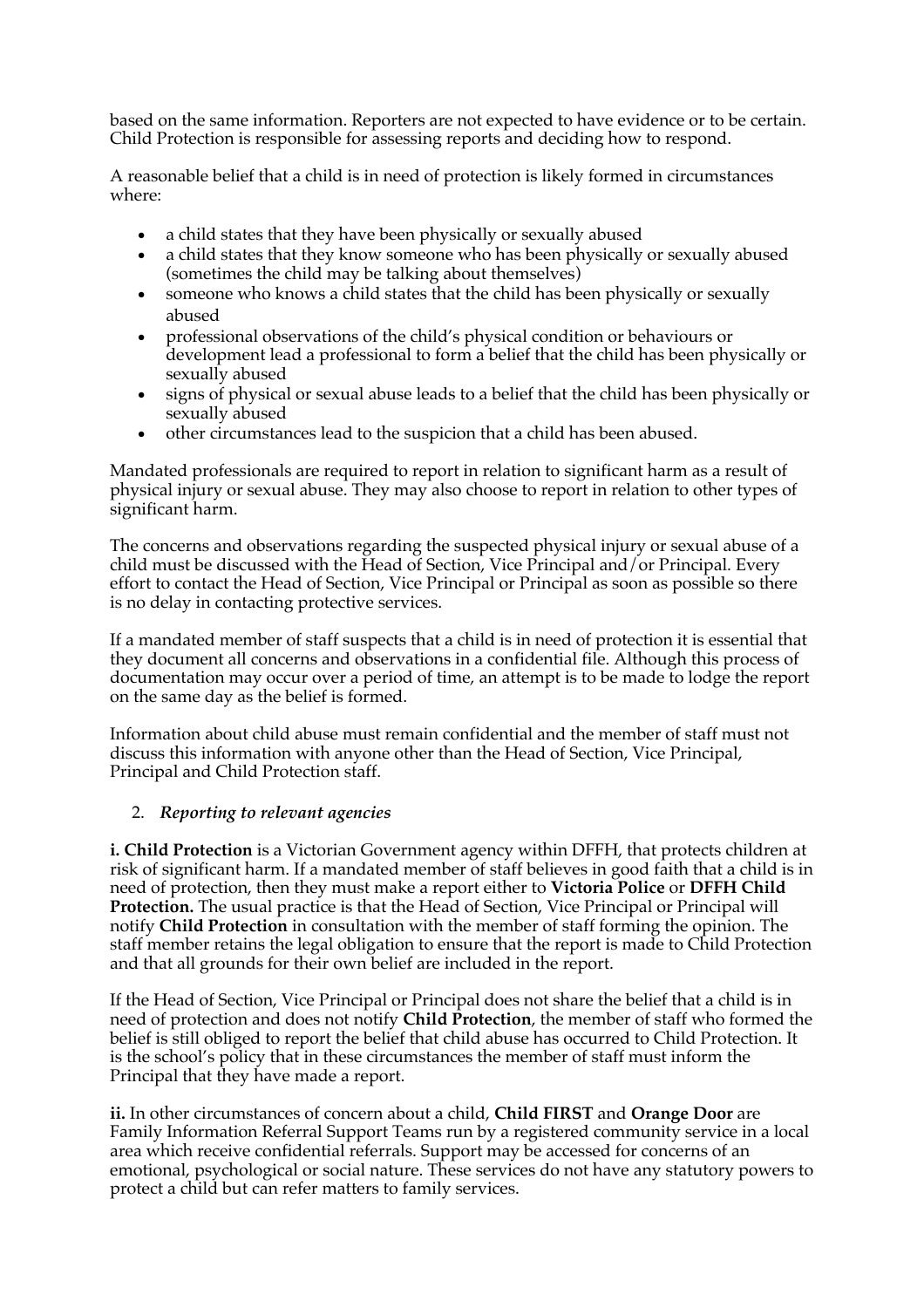The Principal and members of staff can share information and make a referral to **Child FIRST** or **Orange Door** when they have significant concern for a child's wellbeing, but do not believe that the child needs protection.

Additional sources of support include Victoria Police, Victorian Institute of Teaching, Victorian Registration and Qualifications Authority, Independent Schools Victoria, The LOOKOUT and DET Incident Support and Operations Centre.

The notifier does not have to be able to prove that the child has been abused before notifying protective services.

A notifier is both legally and professionally protected. That means they cannot be successfully sued or subjected to any legal liability, nor can they be disciplined for unprofessional conduct by their professional body or the school. Moreover, they are able to share information, without legal or professional consequences, with family services such as **Child FIRST, Orange Door** and **Child Protection** to help protect vulnerable children.

The mandatory reporter's identity is usually protected by the *Children, Youth and Families Act 2005 (Vic).* Exceptions include when the notifier chooses to inform the child or the child's parents or guardians or when the court decides that it is satisfied that the interests of justice require that the evidence be given.

A teacher is not bound to notify a protective service under the mandatory reporting requirement of the *Children, Youth and Families Act 2005 (Vic)* if the 'reasonable belief' that a child is in need of protection is formed in circumstances related to the teacher's private life or when they are working in a capacity that is not directly related to teaching.

**Child FIRST, Orange Door** and **Child Protection** can consult Victorian teachers and principals when they are deciding how best to respond to a referral or a report they have received. The legislation allows the teacher to share relevant information with family services about a vulnerable child without needing to be concerned about legal or professional consequences, provided the teacher does so in good faith. However, any information provided should be directly related to the teacher's concerns about the child and not based on second-hand information.

## *3. Privacy and information sharing*

Subject to the conditions of the Child Information Sharing Scheme (CISS) or Family Violence Information Sharing Scheme (FVISS) and when certain threshold requirements are met the school will share confidential health and personal information with other Information Sharing Entities, including family services, within a reasonable period of time. Refer to the Privacy Policy for additional information about this procedure.

## **Part B: Community obligations to disclose a sexual offence and protect children**

Under the *Crimes Act 1958 (Vic)* and the *Crimes Amendment (Protection of Children) Act 2014 (Vic)* the following offences are identified:

- i. failure to disclose a sexual offence,
- ii. grooming for sexual conduct, and
- iii. failure to protect a child from sexual offence.

The school accepts its responsibility to assist members of the school community to fulfil their obligations related to this matter. The school will act so that staff, volunteers and students 18 years and over complete education and training to equip them with the knowledge and skills to respond promptly and correctly to potential incidents of child abuse.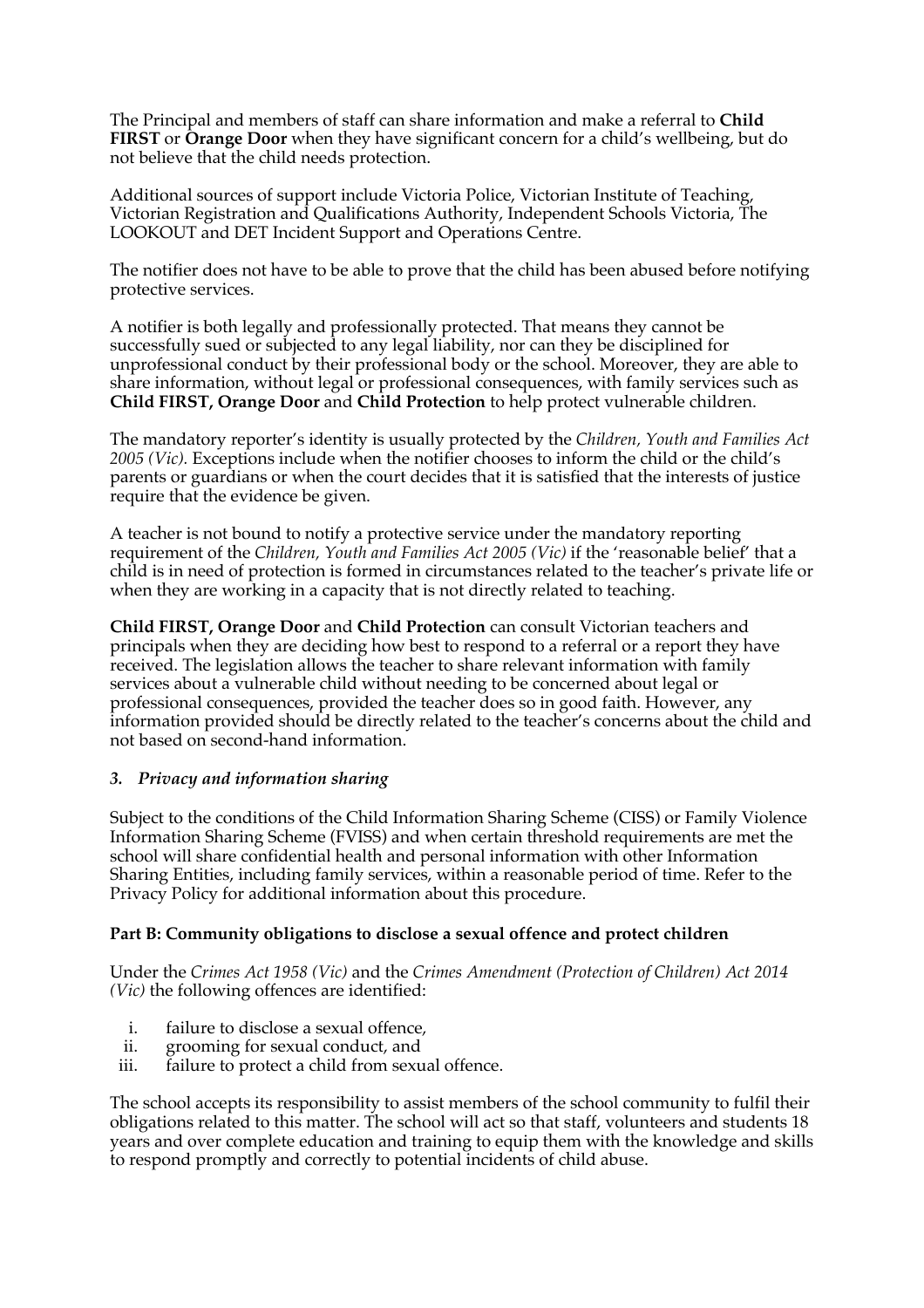# **i. Failure to disclose a sexual offence**

Any adult, who forms a reasonable belief that a sexual offence has been committed in Victoria, by an adult against a child under the age of 16, is obliged to report the matter to Victoria Police by dialling 000 or contacting the local police station as soon as it is practicable to do so unless the person has a reasonable excuse for not doing so. Within the school community this obligation applies to all adults, including non-teaching members of staff, volunteers and students 18 years or over.

Under this legal obligation all adult members of the school community share a responsibility to ensure the welfare of all children at the school.

Disclosure of information to a second person on the understanding that they will undertake the required reporting does not fulfil an adult's legal obligation and the school will provide support for members of its community, including staff, volunteers, parents and students, to undertake their responsibility and comply with the requirement. Any situation where it is suspected that a child is in need of protection should be reported to the Head of Section, Vice Principal or Principal.

If a staff member or volunteer suspects that a child is in need of protection they should document their concerns and observations in a confidential file for discussion with the Head of Section, Vice Principal or Principal. The staff member should not discuss the information with other staff members during the period of investigation.

If a student suspects that another student has been the subject of abuse they should report this information to their Head of Section, another teacher or school counsellor immediately.

#### **Further information**

## *a. Forming a belief that a sexual offence has been committed*

A 'reasonable belief' is formed if a reasonable person in the same position would have formed the belief on the same grounds. This includes the observation of signs of sexual abuse when the person making the observation is not in a professional role. For example, a 'reasonable belief' might be formed when:

- an incident in which a child has been at risk of being abused is witnessed;
- signs of sexual abuse having occurred are observed;
- a child states that they have been sexually abused;
- a child states that they know someone who has been sexually abused (sometimes the child may be talking about themselves);
- someone who knows a child states that the child has been sexually abused;
- professional observations of the child's behaviour or development lead a mandated professional to form a belief that the child has been sexually abused; or
- signs of sexual abuse lead to a belief that the child has been sexually abused.

#### *b. Failure to disclose is a criminal offence*

Failure to disclose a reasonable belief of physical or sexual abuse against a child is a criminal offence. A person will not be guilty of the offence if they have a reasonable excuse for not disclosing the information. A reasonable excuse includes:

- a reasonable fear exists for their own or another person's safety (other than the perpetrator);
- a reasonable belief exists that the information has already been reported to Victoria Police or Child Protection authorities and the person has no new information to add to the disclosure;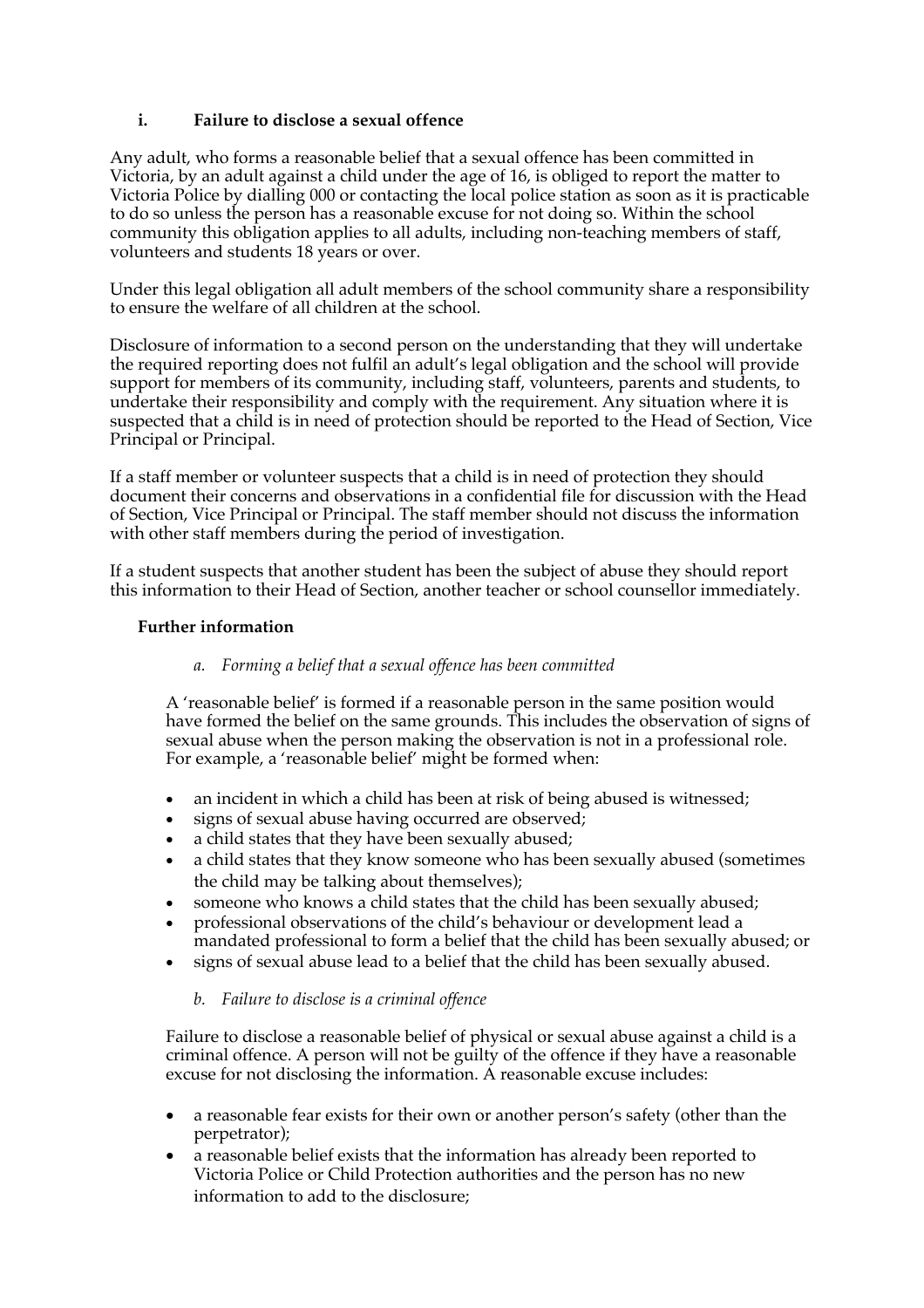- the information is disclosed in confidence to a counsellor or registered medical practitioner;
- the victim is 16 years or older and requests confidentiality;
- the person is a child when they form a reasonable belief;
- the information would be privileged;
- the information is in the public domain.

#### *c. Making a report*

In circumstances where a report has NOT already been made to Child Protection under mandatory reporting requirements, a report should be made to Victoria Police on 000 or Moonee Ponds Police Station on 9373 5200.

#### **ii. Protection from grooming for sexual conduct of a child under the age of 16 years**

The offence of grooming for sexual conduct targets predatory conduct undertaken to prepare a child for sexual activity at a later time. Grooming can be conducted in person or online, for example via social media, web forums and emails. It may also consist of communication with another person having care, supervision or authority over the young person who is the intended victim of the sexual offence. Grooming does not necessarily involve any sexual activity or even discussion of sexual activity, but the offender has the intention of engaging in sexual activity at a later time. Under the *Crimes Act 1958 (Vic)* and the *Crimes Amendment (Protection of Children) Act 2014 (Vic)* it is not necessary for the grooming conduct to occur in Victoria, so long as the perpetrator intended that the sexual offence would occur in Victoria. (Refer to Appendix 1.)

The school is committed to protect its students from such activities. Any member of the school community aged 18 or over who becomes aware of grooming behaviour conducted by a person aged 18 or over should notify the Principal and  $\bar{j}$  or the police immediately. The Principal will take action to protect the child including reduction or removal of the risk.

#### **iii. Protection of a child from criminal sexual abuse**

The offence of failure to protect a child from sexual abuse is limited to people in positions of authority within organisations that exercise care, supervision or authority over children. This offence occurs when a person in authority fails to protect a child under the age of 16 from criminal sexual abuse.

Under the leadership of the Principal the school is committed to upholding its responsibility to reduce or remove any substantial risk that a child will become a victim of a sexual offence committed by an adult associated with the school.

## Refer to Appendix 2: Four Critical Actions for Schools

Any member of staff or person associated with the school who knows of a substantial risk that a child will become a victim of a sexual offence should notify the Principal as soon as is reasonably practicable. When aware of a substantial risk of criminal sexual abuse to a child in the school from an adult aged 18 or over associated with the school, the Principal will act to reduce or remove the risk. The accused person will be removed from any child-related role pending an investigation.

A staff member who makes an allegation of child abuse to school management is free to report the allegation to the appropriate authorities regardless of the conclusion reached following an investigation conducted by school authorities.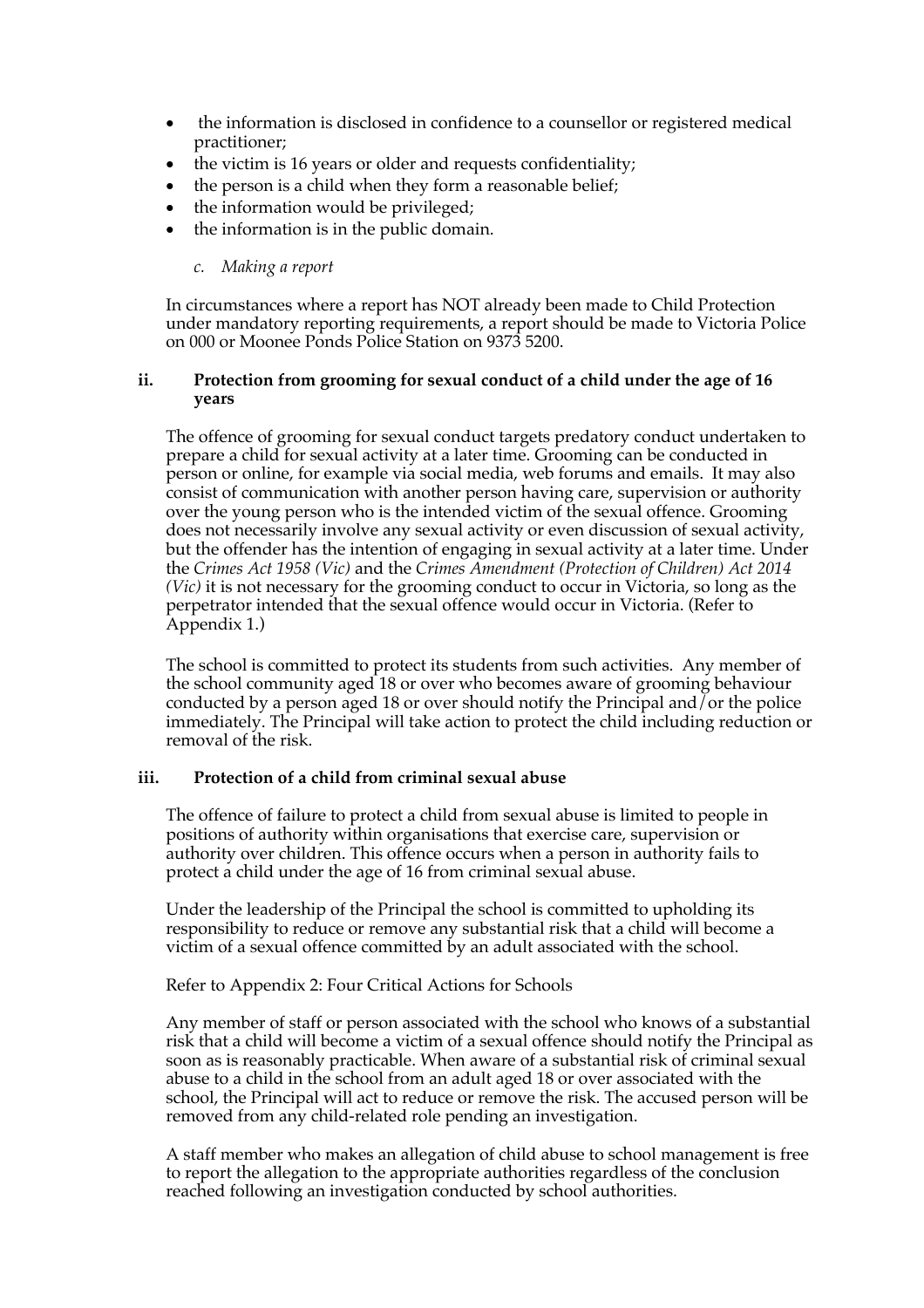# **Response: Four critical actions**

The following four critical actions should be taken in responding to an incident or suspicion of child abuse:

- 1. Respond to an emergency by separating alleged victims and others involved, administer first aid, call 000 for urgent medical aid and/or police assistance, identify and contact the principal for further liaison with Police.
- 2. Report to authorities/ refer to DFFH Child Protection.
- 3. Contact parents or carers after advice from DFFH Child Protection or Victoria Police.
- 4. Provide ongoing support by development of a Student Support Plan in consultation with wellbeing professionals.

Refer to Appendix 2: Four Critical Actions for Schools

**PART C: Responding to CCYP: response to Victoria's reportable conduct scheme**  The Principal should be informed of any allegation of child abuse or misconduct towards children made against any person associated with the school: a worker, volunteer or student 18 years or over.

Upon receiving an allegation the Principal will:

- Take immediate action to protect children from further potential for abuse.
- Report the allegation to CCYP. In circumstances where an allegation of criminal conduct is made, the Victorian Police will be informed as the first priority.
- Establish a Student Support plan in consultation with wellbeing professionals for the victim.
- Take actions required to support any other person affected by the incident.
- Conduct an investigation, subject to police clearance on criminal matters, advise the CCYP of who is undertaking the investigation and, within 30 days of the allegation, provide the CCYP with detailed information of the incident and any action taken by the school.
- Fulfil any information sharing obligations subject to the requirements of the CISS.
- Ensure records of the allegation and outcome are completed and retained by the school.
- Report the incident and outcomes to the Board of Directors.
- At the conclusion of the investigation report the finding, with reasons for the outcome and any disciplinary action, to CCYP.

## •

# **Obligations**

In order to fulfil their child safety obligations the Principal will:

- Ensure that all adults within the school community are aware of their obligations to report suspected sexual abuse of a child under 16 years to the police
- Provide support for staff, volunteers and students to undertake their responsibility in this area
- Take necessary actions to support all staff in providing an educational environment that supports all children's emotional and physical safety.

All staff members will:

- Be aware of these procedures, ie, our response to mandatory reporting of physical or sexual abuse and community responsibility to protect children from sexual abuse
- Fulfil their obligations to complete annual child safety training as provided by the Principal
- Report any reasonable belief of sexual abuse to the police to fulfil their obligation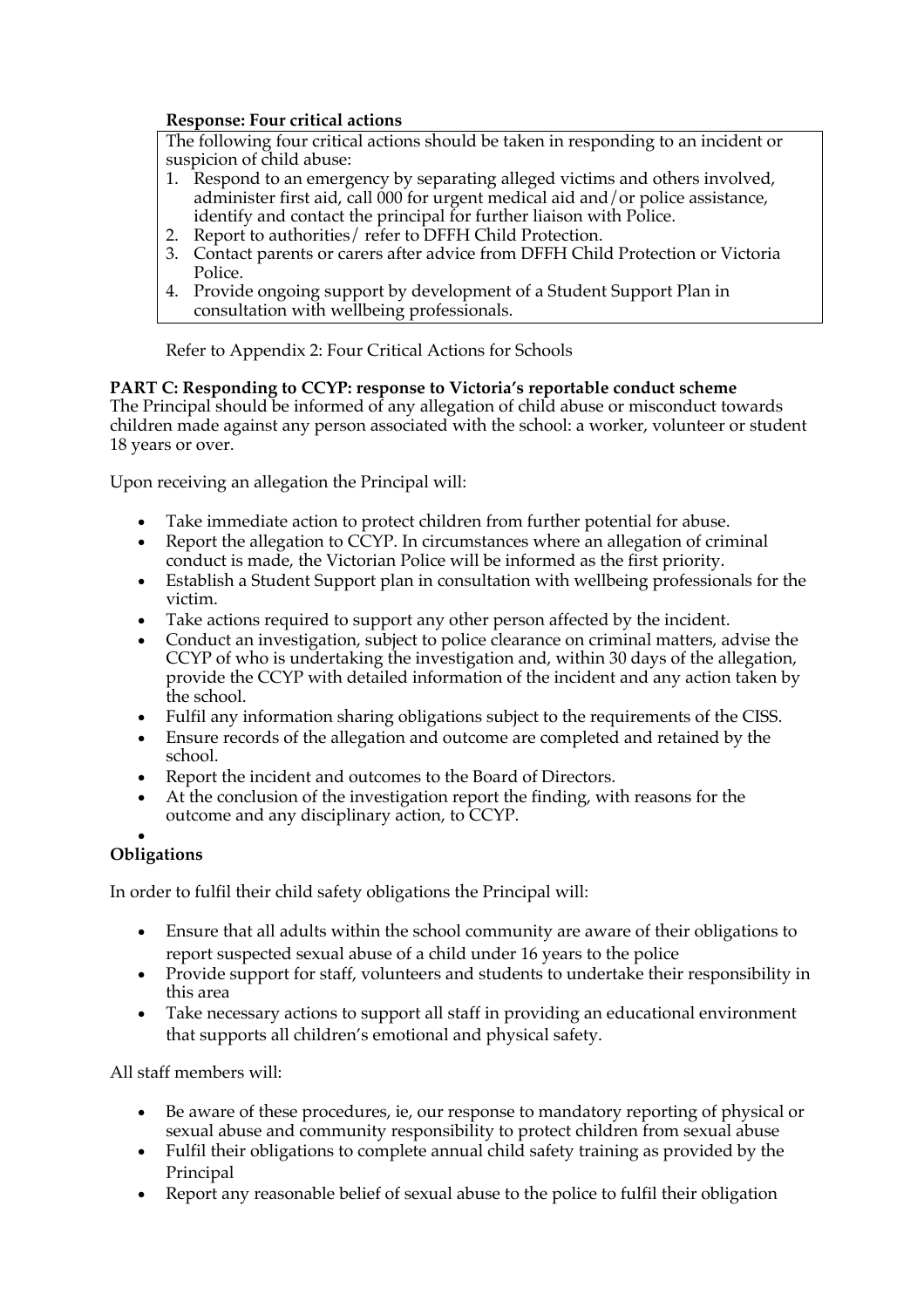• Provide an educational environment that is supportive of all children's emotional and physical safety.

Parents/Caregivers/Volunteers/Students aged 18 and over will:

- Be aware of these procedures, ie, our response to mandatory reporting of physical or sexual abuse and community responsibility to protect children from sexual abuse
- In reference to child-connected roles, fulfil their obligations to complete child safety awareness training as provided by the Principal
- For students aged 18 years and over fulfil their obligations to complete child safety awareness training as provided by the Principal
- Report any reasonable belief of sexual abuse to the police.

# **Risk reduction and management**

The school is vigilant in ensuring proper risk management processes, found in the school's risk register. The school recognises there are potential risks to students and will take a risk management approach by undertaking preventative measures. Such risks include reasonably foreseeable risks of injury due to school operations, student activities, the state of school premises including things done or omitted to be done to the premises, environmental facts such as weather, as well as risks of child abuse.

The school will identify and mitigate the risks of child abuse in school environments by taking into account the nature of each school environment, the activities expected to be conducted in that situation and the characteristics and needs of all children expected to be present in that environment.

The school monitors and evaluates the effectiveness of the actions it takes to reduce or remove risks to child safety which are recorded in the school's risk register.

# **Appendix 1**

# **Definitions**

## **1. Reportable conduct**

Reportable Conduct is defined as:

- a sexual offence, sexual misconduct or physical violence committed against, with or in the presence of a child
- behaviour causing significant emotional or psychological harm to a child
- significant neglect of a child, or misconduct involving any of the above.

Source: Child Wellbeing and Safety Act 2005 (Vic.)

## • **2. Grooming**

Grooming is when a person engages in predatory conduct to prepare a child or young person for sexual activity at a later time.

Grooming can include communicating or attempting to befriend or establish a relationship or other emotional connection with the child or their parent or carer.

Examples of grooming behaviour may include:

• giving gifts or special attention to a child or young person, or their parent or carer, making the child or young person feel special or indebted to an adult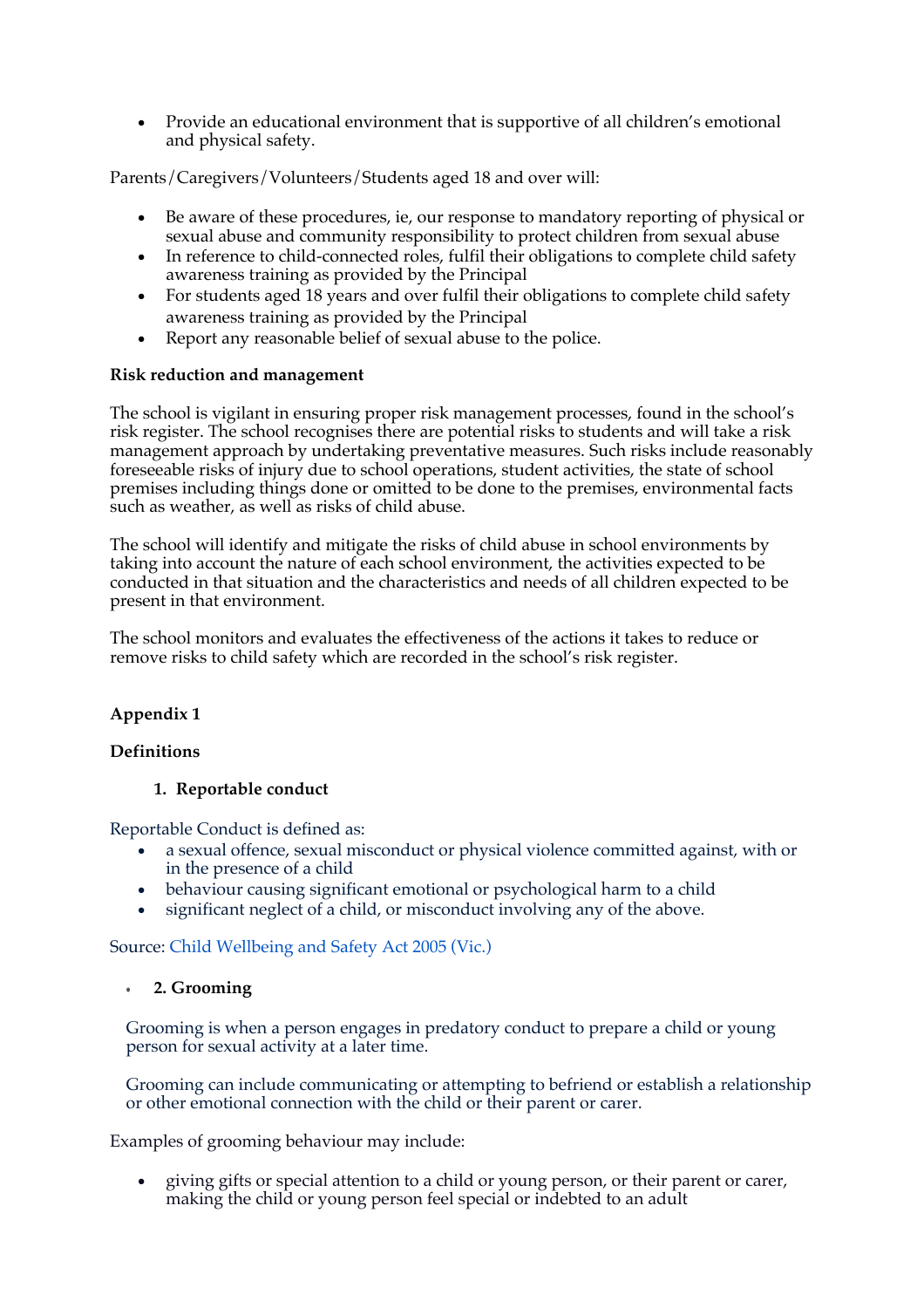- making close physical contact sexual, such as inappropriate tickling and wrestling or play fighting
- openly or pretending to accidentally expose the victim to nudity, sexual material and sexual acts (this in itself is classified as child sexual abuse but can also be a precursor to physical sexual assault)
- controlling a child or young person through threats, force or use of authority making the child or young person fearful to report unwanted behaviour.

Groomers may rely on mobile phones, social media and the internet to interact with children in inappropriate ways and will often ask the child to keep their relationship a secret. The grooming process may continue for months before the offender arranges a physical meeting.

Grooming is now a criminal offence under the Crimes Act 1958. This offence targets predatory conduct undertaken by an adult to prepare a child, under the age of 16, to engage in a sexual activity at a later time.

#### Source: www.vic.gov.au/child-safe-standards-definitions

# **3. child-connected work**

means:

a) work authorised by the school governing authority and performed by an adult in a school environment while children are present or reasonably expected to be present

Note: Working with Children clearance is required by law only for people who engage in child-related work. Schools may also choose to require suitability checks (including Working with Children clearance) for visitors and volunteers engaging in child-connected work.

Source: Ministerial Order 1359

## **4. child-related work**

- a) involves an adult working with children under 18 years old (both paid and unpaid work)
- b) having direct contact with children (physical, face-to-face, written, oral or electronic contact) and

c) is a usual part of the person's duties (and is not occasional or incidental to their work) Source: Ministerial Order 1359